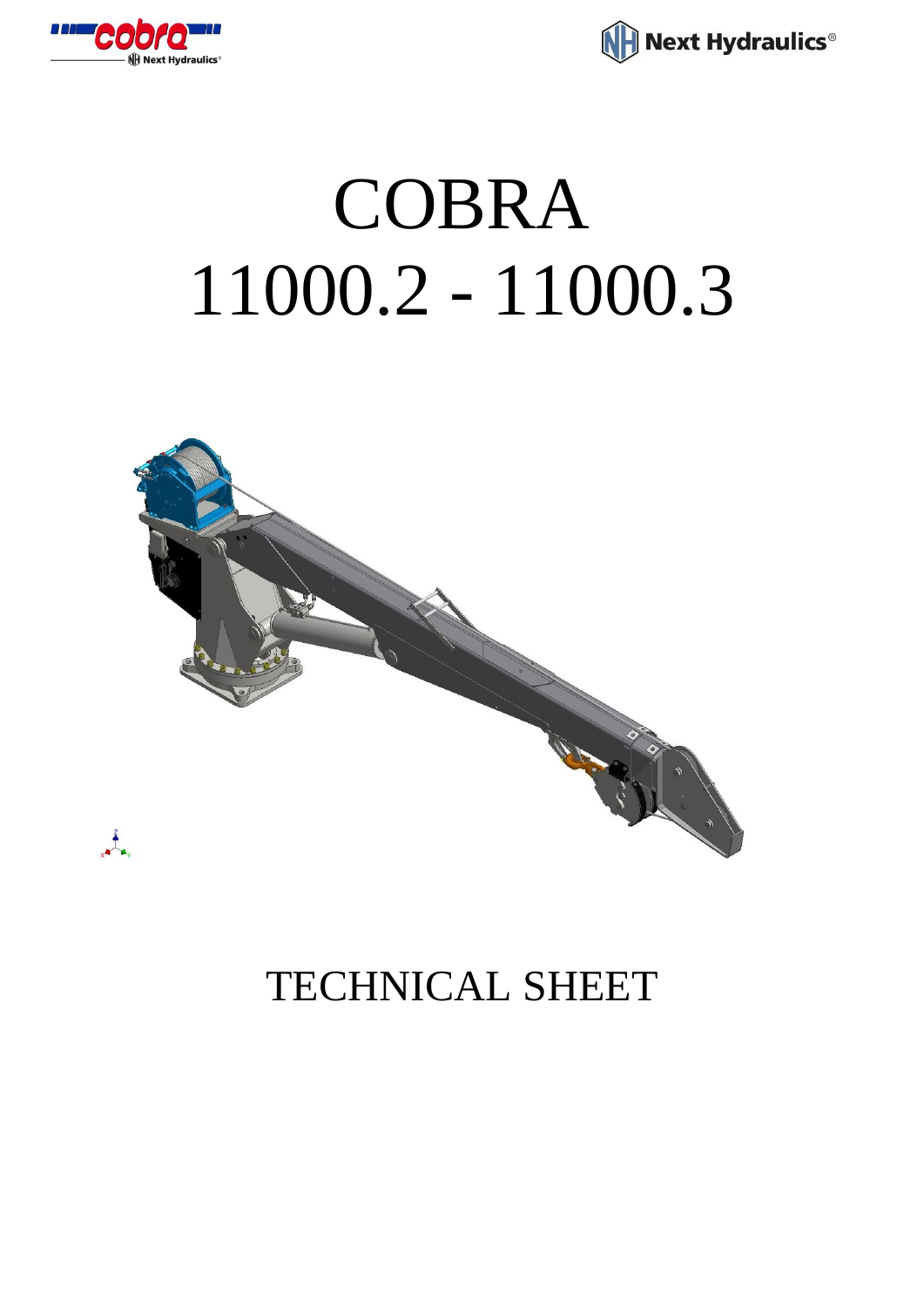



#### Overall dimensions 11000.2



#### Overall dimensions 11000.3

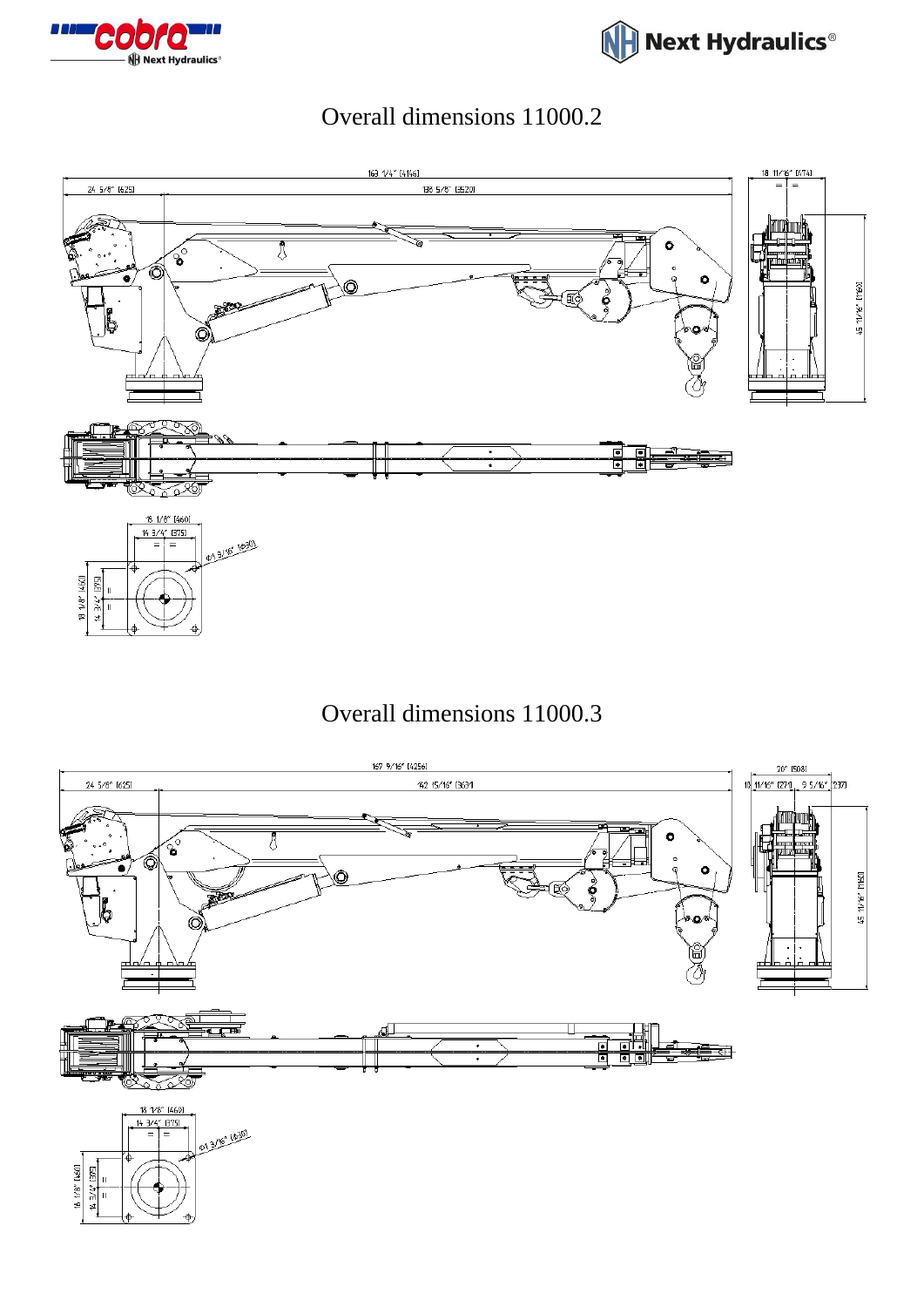







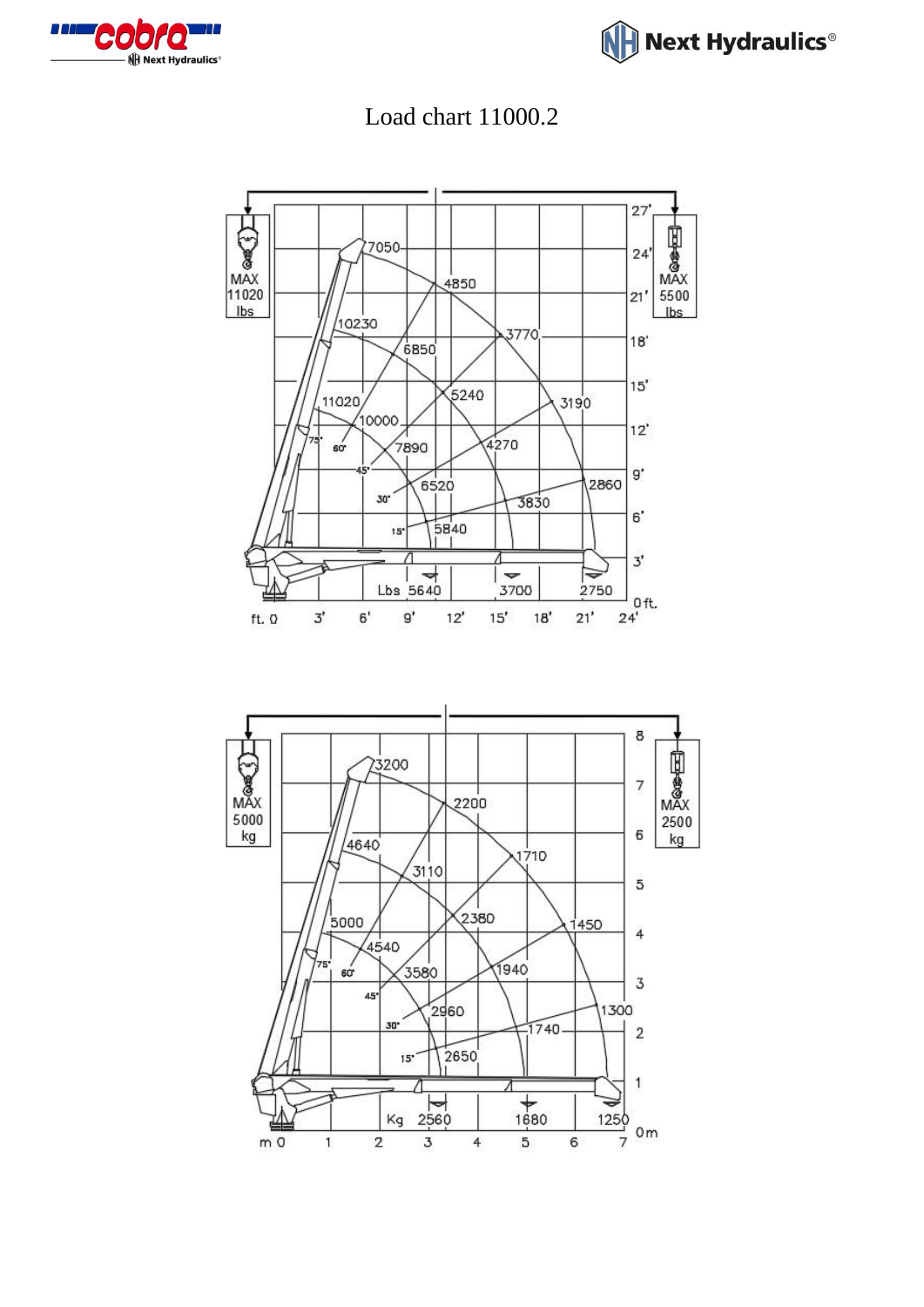



### Load chart 11000.3